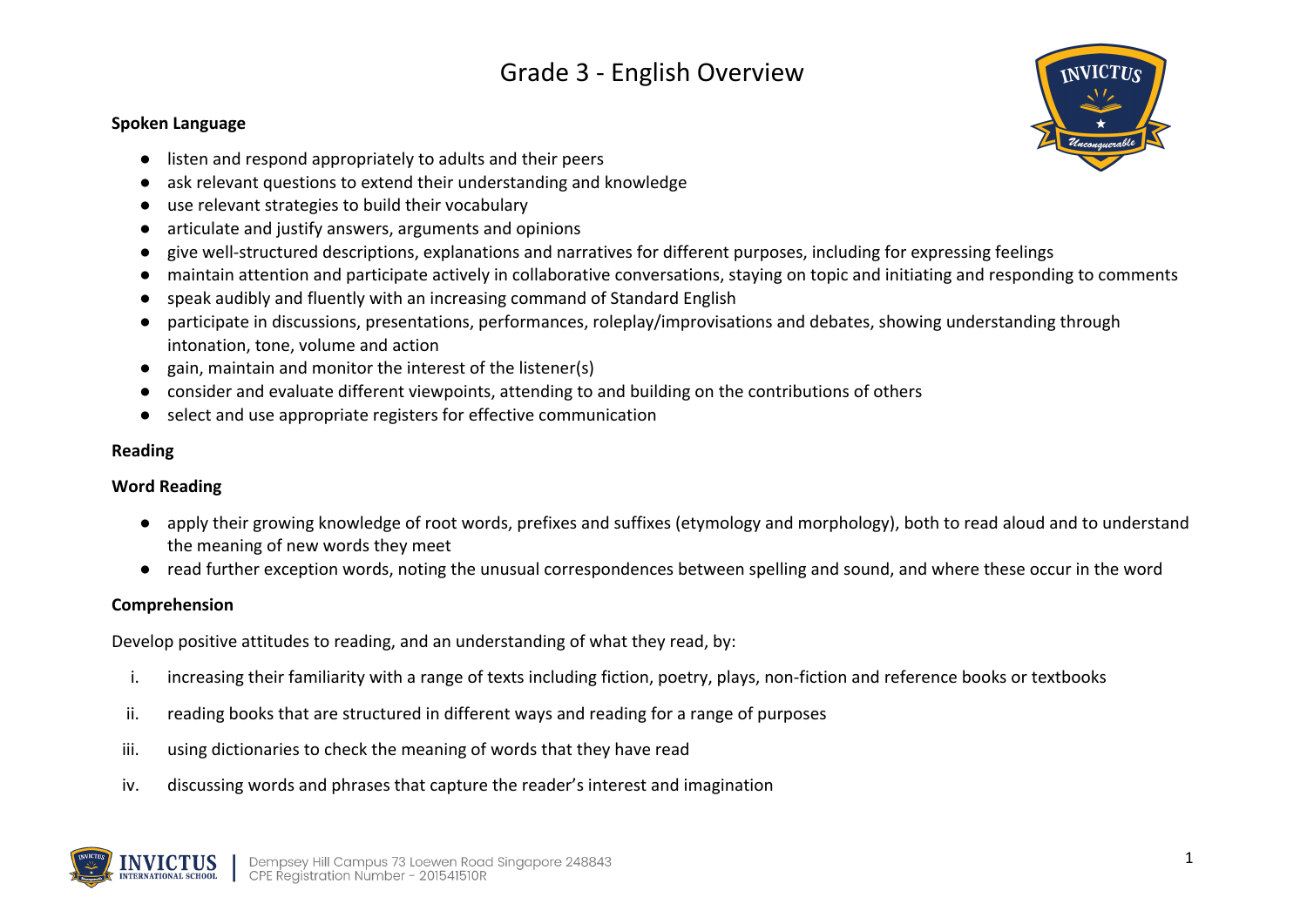v. recognising some different forms of poetry

Understand what they read, in books they can read independently, by:

- i. checking that the text makes sense to them, discussing their understanding and explaining the meaning of words in context
- ii. asking questions to improve their understanding of a text
- iii. drawing inferences such as inferring characters' feelings, thoughts and motives from their actions, and justifying inferences with evidence
- iv. predicting what might happen from details stated and implied
- v. identifying main ideas drawn from more than 1 paragraph and summarising these
- vi. identifying how language, structure, and presentation contribute to meaning
	- retrieve and record information from non-fiction
	- participate in discussion about both books that are read to them and those they can read for themselves, taking turns and listening to what others say.

### **Writing**

### **Spelling**

- use further prefixes and suffixes and understand how to add them
- spell further homophones
- spell words that are often misspelt correctly
- place the possessive apostrophe accurately in words with regular plurals and in words with irregular plurals use the first 2 or 3 letters of a word to check its spelling in a dictionary
- write from memory simple sentences, dictated by the teacher, that include words and punctuation taught so far.



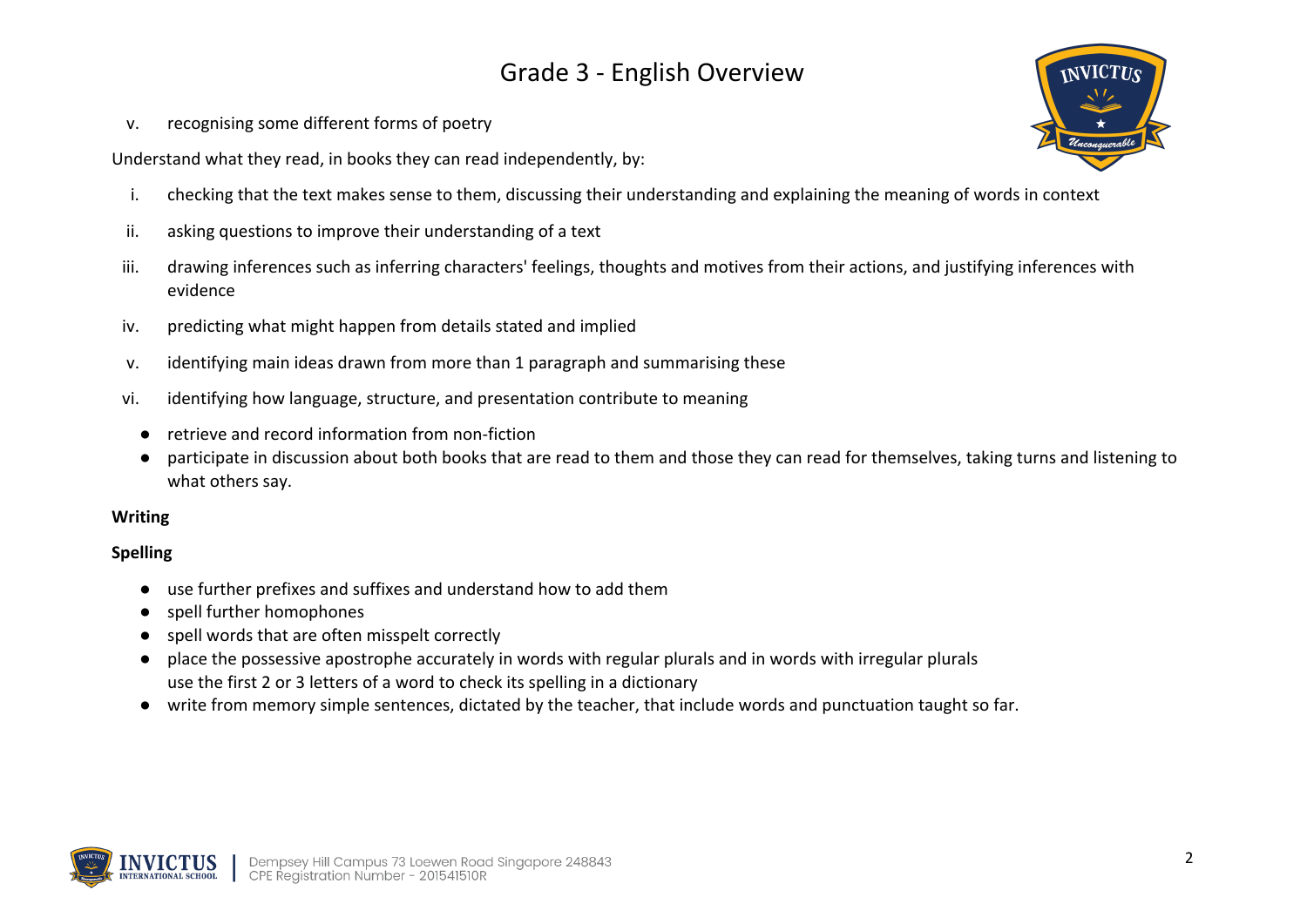

### **Handwriting and Presentation**

use the diagonal and horizontal strokes that are needed to join letters and understand which letters, when adjacent to one another, are best left unjoined

increase the legibility, consistency and quality of their handwriting

#### **Composition**

Plan their writing by:

- i. discussing writing similar to that which they are planning to write in order to understand and learn from its structure, vocabulary and grammar
- ii. discussing and recording ideas

Draft and write by:

- i. composing and rehearsing sentences orally (including dialogue), progressively building a varied and rich vocabulary and an increasing range of sentence structures
- ii. organising paragraphs around a theme
- iii. in narratives, creating settings, characters and plot
- iv. in non-narrative material, using simple organisational devices